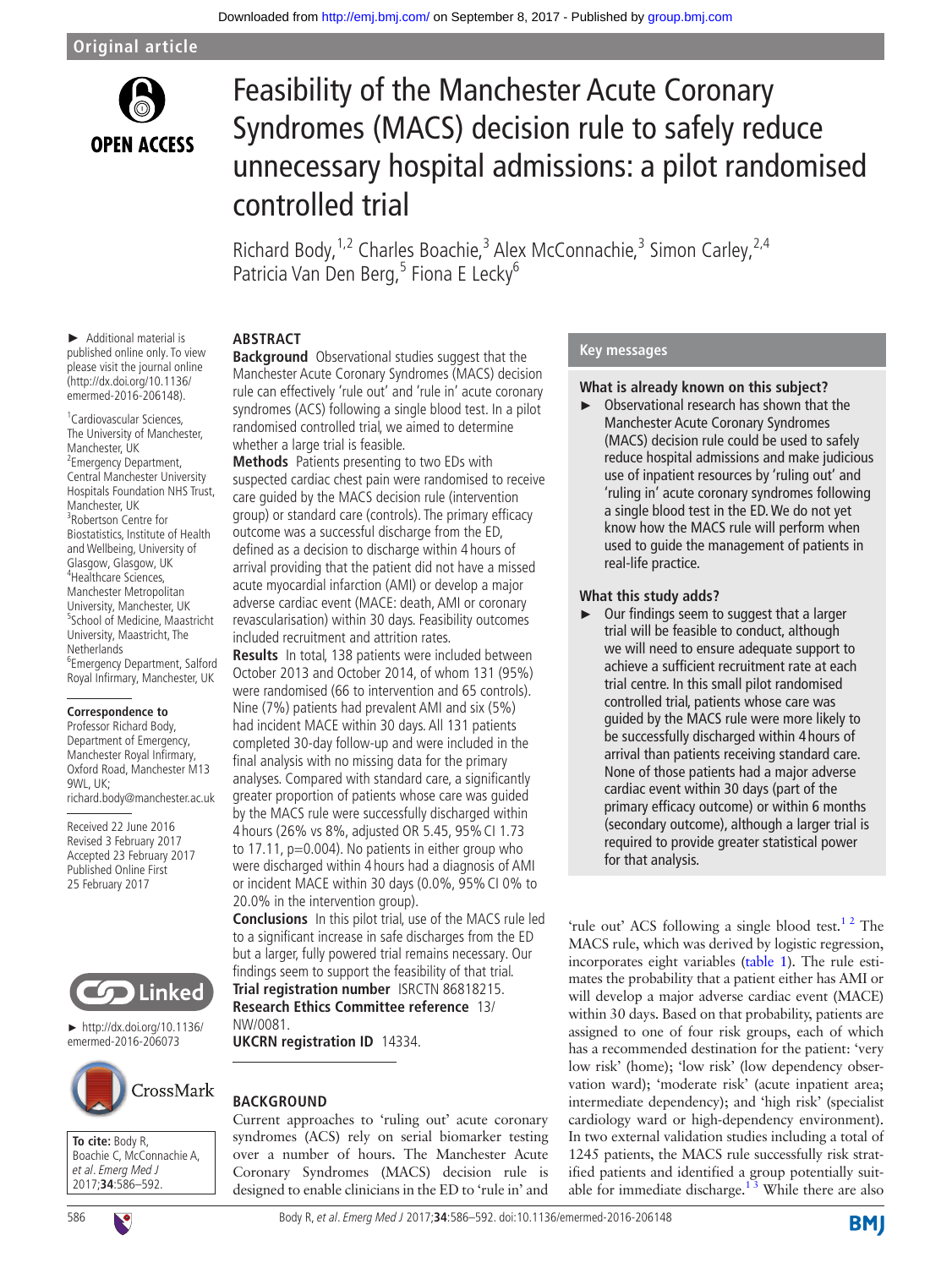<span id="page-1-0"></span>

| Components of the MACS decision rule<br>Table 1                                    |                     |  |  |  |
|------------------------------------------------------------------------------------|---------------------|--|--|--|
| Variable                                                                           | Format              |  |  |  |
| a. High-sensitivity cardiac troponin T (nq/L)                                      | Continuous variable |  |  |  |
| b. Heart type fatty acid binding protein (ng/mL)<br>Continuous variable            |                     |  |  |  |
| c. Acute ECG ischaemia (treating clinician's interpretation)<br><b>Dichotomous</b> |                     |  |  |  |
| d. Sweating observed by the treating clinician<br>Dichotomous                      |                     |  |  |  |
| e. Vomiting in association with the presenting symptoms<br>Dichotomous             |                     |  |  |  |
| f. Systolic BP <100 mm Hg on arrival<br>Dichotomous                                |                     |  |  |  |
| g. Worsening (or crescendo) angina<br><b>Dichotomous</b>                           |                     |  |  |  |
| h. Pain radiating to the right arm or shoulder<br>Dichotomous                      |                     |  |  |  |

The MACS rule estimates the probability (p) of acute coronary syndromes as follows (rounded values are presented): p=1/(1+e-(0.068a + (0.17(b -0.28)/1.35) + 1.75c + 1.85d + 1.72e +  $1.46f + 0.92g + 0.87h - 4.83$ ). For dichotomous variables, a value of '1' is entered for 'yes'

and '0' for 'no'. The constants presented here assume use of the Roche Elecsys hscTnT assay and the Randox Laboratories immunoturbidimetric H-FABP assay. H-FABP, heart type fatty acid binding protein; hs-cTnT, high sensitivity cardiac troponin T; MACS, Manchester Acute Coronary Syndrome.

other promising early 'rule out' strategies, we chose to evaluate MACS as it can both 'rule in' and 'rule out' ACS with a single blood test at the time of arrival in the ED.

Evaluating new diagnostic technology in observational research alone has important limitations. It is possible that any beneficial effects will be diluted when rules are implemented in practice because clinicians do not abide by the recommendations. Unanticipated effects, such as rebound overuse of resources in patients who cannot have ACS 'ruled out', have previously been reported and have meant that apparently safe pathways are not cost-effective.<sup>4</sup> The next phase in the evaluation of the MACS rule is therefore to evaluate its impact in clinical practice. This can be robustly accomplished in a randomised controlled trial (RCT). The value of a rigorous feasibility trial, in which trial design and procedures are evaluated before embarking on a fullscale trial, is increasingly recognised.

We therefore aimed to evaluate the feasibility of running a multicentre RCT to compare the use of the MACS rule to standard practice. While recognising that the analysis was likely to be underpowered in this pilot trial, we also sought to evaluate the efficacy of the MACS rule as a tool to increase the proportion of patients successfully discharged within 4hours of arrival in the ED.

#### **Methods**

#### **Design and setting**

We conducted a prospective, pragmatic, pilot RCT at two centres in Greater Manchester, UK (Manchester Royal Infirmary and Salford Royal Infirmary). Written informed consent was obtained from all participants and the study was approved by the research ethics committee (reference 13/NW/0081).

#### **Participants**

We included adults (>18 years) presenting to the ED with pain, discomfort or pressure in the chest, epigastrium, neck, jaw or upper limb without an apparent non-cardiac source (compatible with the American Heart Association case definitions,<sup>[5](#page-5-2)</sup> which the treating physician believed warranted investigation for possible ACS. We excluded patients with peak symptoms occurring >24hours prior to presentation; those who could not have been discharged if ACS had been ruled out; patients with definite ST elevation myocardial infarction; those with no capacity to provide written informed consent; those unable to communicate

in English language unless translation services were available; and prisoners.

#### **Intervention and randomisation**

Consenting participants were randomly allocated to the intervention or control group in a 1:1 ratio using a central, Internet-based randomisation service managed by Glasgow Clinical Trials Unit. Randomisation was stratified by trial centre and MACS rule risk group. Admission blood samples were tested for high sensitivity cardiac troponin T (hs-cTnT; Roche Diagnostics Elecsys, 99th percentile 14ng/L, coefficient of variation <10% at 13ng/L) and heart type fatty acid binding protein (H-FABP; Randox Laboratories immunoturbidimetric assay). Clinical data were recorded contemporaneously by the treating clinician using a bespoke case report form, and later transferred to an electronic case report form by research nurses or investigators.

In both groups, the required data for calculation of the MACS rule outcome were entered prior to randomisation using an online tool created by Glasgow Clinical Trials Unit. To avoid contamination between trial groups, the outcome of the MACS rule calculation was only revealed for patients randomised to the intervention group. Patients randomised to this group had their care guided by the MACS decision rule. The website calculated the estimated probability of MACE, stratified patients into four risk groups and recommended the following disposition for patients: 'very low risk' patients could be discharged; 'low risk' patients should undergo serial troponin testing in either an ED observation ward or (if that is not available) an acute medical unit; 'moderate risk' patients should undergo serial troponin testing in an acute medical unit; and 'high-risk' patients should be referred to a cardiologist and managed in a specialist or high-dependency environment. As part of the follow-up for this trial, all participants who were discharged from the ED without hs-cTnT sampling at least 12hours after peak symptoms were given a follow-up appointment within 72hours, at which point hs-cTnT concentration was again measured. This ensured that we were able to detect any missed prevalent AMIs in this group.

Care of the control group was guided by local ED guidelines for the management of suspected acute coronary syndromes, which were consistent with contemporaneous national guid-ance.<sup>[6](#page-6-0)</sup> At both trial centres, this required measuring hs-cTnT on arrival and 12hours after peak symptoms.

In this pragmatic trial, patients in both groups who presented >12hours after peak symptoms could have AMI 'ruled out' using a single hs-cTnT concentration, in accordance with contempo-rary national guidance at the time of the trial.<sup>[6](#page-6-0)</sup> This meant that, in both groups, clinicians could discharge late presenting patients following a single troponin test if deemed clinically appropriate. As an example, a patient in the intervention group could have been identified as being at 'moderate risk' with a suggestion for serial troponin testing in an acute medical ward. If, however, the admission troponin sample was drawn >12hours after peak symptoms, the need for serial troponin sampling was obviated, and the patient could still be discharged if the treating clinician deemed this to be clinically appropriate.

#### **Follow-up**

Participants were followed up after 30 days, 3 months and 6 months by electronic chart review and either telephone, email or letter. At each visit, participants completed a structured questionnaire to determine clinical events, healthcare resource use and EQ-5D. Each participant was also asked to complete a modified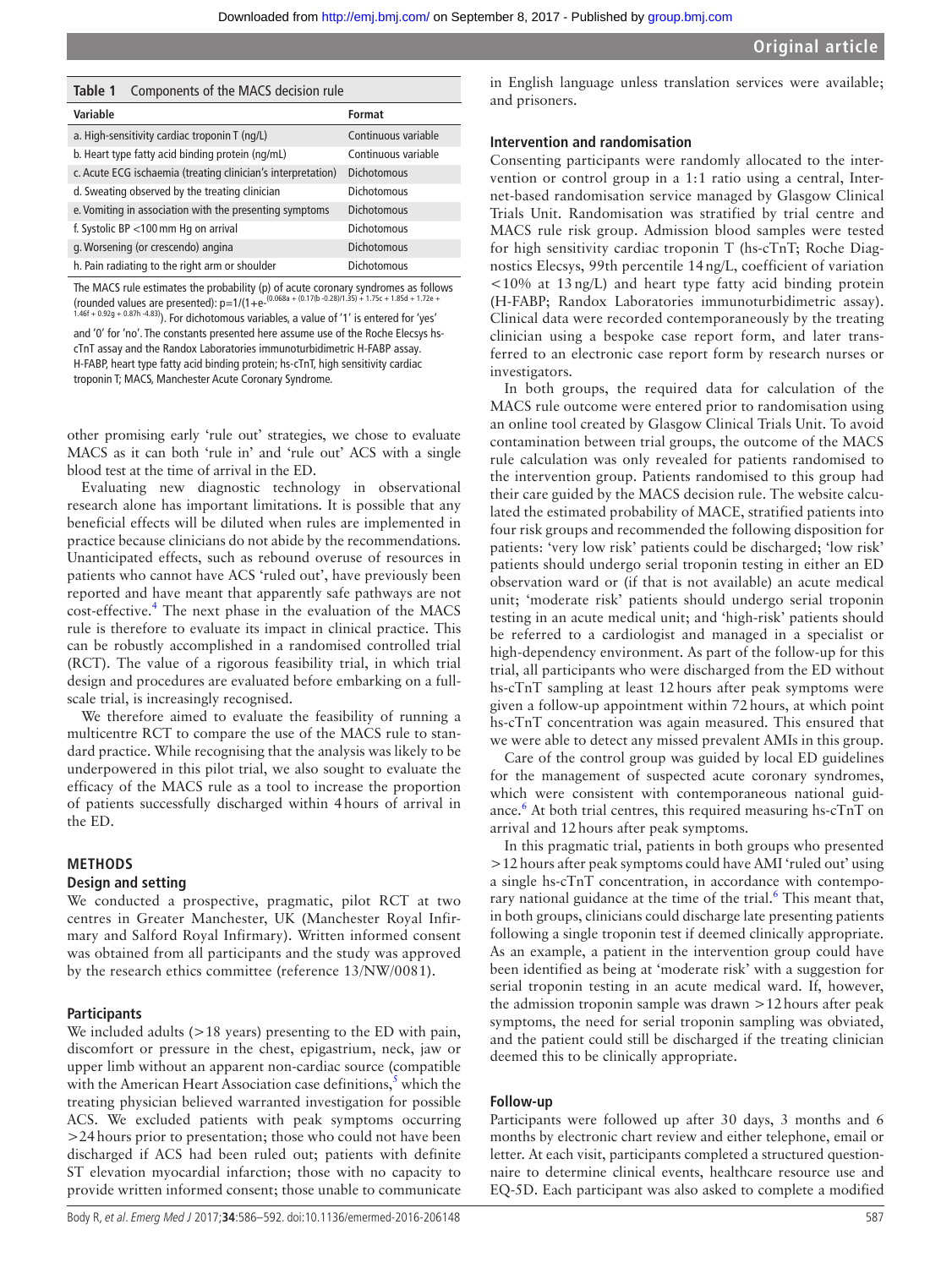

<span id="page-2-0"></span>**Figure 1** Participant flow diagram.

Group Health Association of America (GHAA) questionnaire to assess patient satisfaction after 30 days and 6 months.

#### **Outcomes**

The primary efficacy outcome was successful early discharge, defined as a decision to discharge the patient from hospital within 4hours of arrival (specified a priori and based on the process target within the UK), excluding those patients who either (1) had a missed diagnosis of AMI or (2) experienced MACE within 30 days. MACE included death (all cause), incident AMI or coronary revascularisation procedures. Secondary outcomes included<sup>[1](#page-5-0)</sup>: the incidence of MACE after 30 days, 3 months and 6 months and<sup>[2](#page-5-3)</sup> length of initial hospital stay.

Feasibility outcomes included: (1) the number of eligible patients approached; (2) the proportion of approached patients randomised; (3) attrition (including both failure to complete the trial protocol and loss to follow-up); (4) completeness of data collection; and (5) patient satisfaction. We also further explored the feasibility of the trial processes to clinicians and participants using qualitative methods, which we plan to report separately.

#### **Measuring outcomes**

The dates and times of admission, decision to discharge and actual discharge were determined from electronic hospital records. The time to decision to discharge was calculated as the time between arrival in the ED and the time of actual discharge unless it had been documented that the patient was medically fit for discharge at an earlier stage but discharge was delayed pending other factors

(for example, waiting for transport home). The case report form, which was completed by the treating clinician, asked clinicians to record the time of this decision.

Death and coronary revascularisation were determined at follow-up from review of a national mortality database (NHS Spine), hospital records (including any relevant investigation or procedure reports) and patient self-report. The diagnosis of AMI was adjudicated by two independent investigators in accordance with the third universal definition of myocardial infarction<sup>7</sup> and with reference to all relevant investigations (including the ECG, cardiac troponin concentrations and follow-up data including the findings of any relevant imaging investigations) but blinded to the MACS rule. In order to fulfil the diagnosis of AMI, patients were required to have a rise and/or fall of hs-cTnT with at least one level above the 99<sup>th</sup> percentile (14 ng/L). An absolute change of 9.2ng/L on serial hs-cTnT sampling was deemed to demonstrate a rise and/or fall.<sup>[8](#page-6-2)</sup> Of note, to avoid verification bias, reference standard late troponin testing was undertaken in all patients. Patients who were discharged early as part of this trial still underwent late troponin sampling as detailed above, on an outpatient basis. This enabled us to be confident about the prevalence of missed AMI in the trial. The patient group we consulted when designing this trial fed back that this element of the design was important and desirable.

Patient satisfaction was measured at follow-up after 30 days using a modified GHAA consumer satisfaction survey.<sup>9</sup> The number of eligible patients approached was determined from contemporaneous screening records maintained by research staff.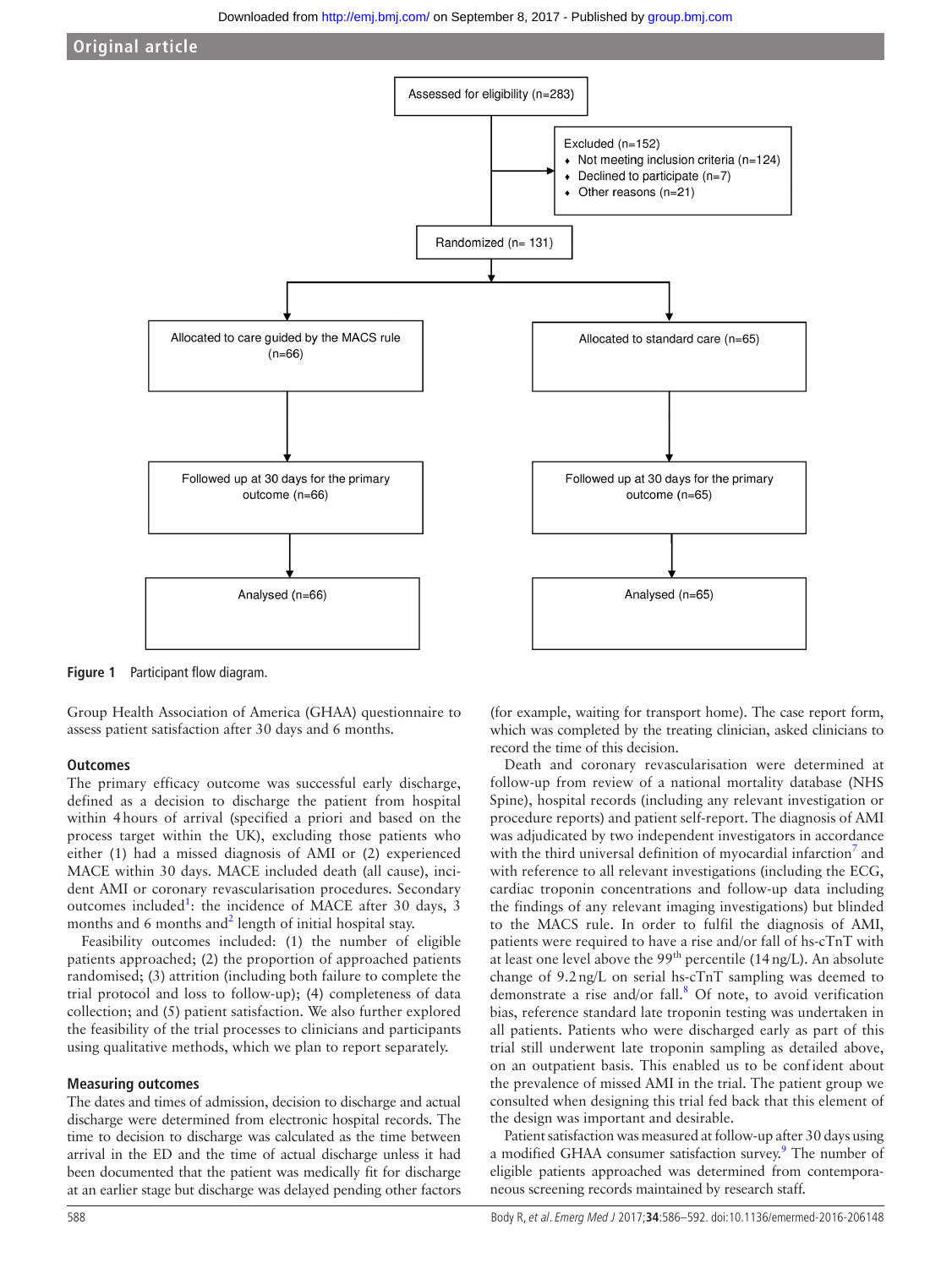| <b>Table 2</b> Daseme Characteristics of participants |                                      |                         |                          |                         |
|-------------------------------------------------------|--------------------------------------|-------------------------|--------------------------|-------------------------|
| <b>Characteristics</b>                                |                                      | All, n=131              | Intervention group, n=66 | Control group, n=65     |
| Centre, $n$ $(\%)$                                    | <b>Central Manchester</b><br>Salford | 113 (86)<br>18(14)      | 57 (86)<br>9(14)         | 56 (86)<br>9(14)        |
| Age, mean (SD)                                        |                                      | 58.9 (16.3)             | 60.8 (14.8)              | 56.9 (17.5)             |
| Female sex, n (%)                                     |                                      | 52 (40)                 | 28 (42)                  | 24(37)                  |
| Ethnic origin, n (%)                                  | <b>British White</b>                 | 87 (66)                 | 43 (65)                  | 44 (68)                 |
|                                                       | Asian Pakistani                      | 12(9)                   | 5(8)                     | 7(11)                   |
|                                                       | Asian Other                          | 7(5)                    | 5(8)                     | 7(11)                   |
|                                                       | <b>Irish White</b>                   | 5(4)                    | 3(5)                     | 2(3)                    |
|                                                       | <b>Black Caribbean</b>               | 4(3)                    | 2(3)                     | 2(3)                    |
|                                                       | Other                                | 12(9)                   | 7(11)                    | 5(8)                    |
|                                                       | Does not wish to answer              | 4(3)                    | 1(2)                     | 3(5)                    |
| Previous myocardial infarction, n (%)                 |                                      | 44 (34)                 | 20(30)                   | 24(37)                  |
| Previous history of angina, n (%)                     |                                      | 47 (36)                 | 25 (38)                  | 22 (34)                 |
| Previous percutaneous coronary intervention, n (%)    |                                      | 31(24)                  | 18(27)                   | 13(20)                  |
| Previous coronary artery bypass graft, n (%)          |                                      | 7(5)                    | 2(3)                     | 5(8)                    |
| Previous history of hypertension, n (%)               |                                      | 56 $(43)$               | 29 (44)                  | 27(42)                  |
| Previous history of hyperlipidaemia, n (%)            |                                      | 44 (34)                 | 23(35)                   | 21(32)                  |
| Type 1 diabetes, n (%)                                |                                      | 2(2)                    | 1(2)                     | 1(2)                    |
| Type 2 diabetes, n (%)                                |                                      | 24 (18)                 | 14(21)                   | 10(15)                  |
| Median time from symptom onset (IQR)                  |                                      | 45.00 (15.00 to 120.00) | 35.00 (10.00 to 150.00)  | 60.00 (20.00 to 120.00) |
| MACS rule risk group, n (%)                           | Very low risk                        | 33(25)                  | 16(24)                   | 17(26)                  |
|                                                       | Low risk                             | 36(27)                  | 18(27)                   | 18 (28)                 |
|                                                       | Moderate risk                        | 57 (44)                 | 29 (44)                  | 28 (43)                 |
|                                                       | High risk                            | 5(4)                    | 3(5)                     | 2(3)                    |

# <span id="page-3-0"></span>**Table 2** Baseline characteristics of participants

#### **Statistical analysis**

All statistical analyses were specified in the protocol and described in a detailed statistical analysis plan prior to the final unblinded analysis, which was undertaken by the trial statisticians (AM and CB). We calculated the OR for achie ving the primary efficacy outcome by logistic regression with the primary outcome as the dependent variable. An initial binary logistic regression analysis was undertaken to yield a simple unadjusted OR with a 95% CI. For the primary analysis (from which conclusions are drawn), important covariates were also entered into the model (age, gender, trial centre, MACS risk group, cardiovascular risk

factors and a prior history of coronary artery disease). Similarly, the absolute rate of MACE (secondary outcome) at 30 days, 3 months and 6 months was compared between groups using logistic regression. Length of stay and patient satisfaction data were compared between randomised groups using the Mann-Whitney U test. Finally, we calculated the incidence of MACE at 30 days, 90 days and 180 days stratified by MACS rule risk group in all participants. Statistical analyses were undertaken using SAS for Windows V.9.3. As this is a feasibility study, no formal sample size calculation was undertaken but we aimed to evaluate recruitment rate over a fixed period.

<span id="page-3-1"></span>

| Table 3 Incidence of the primary and secondary efficacy outcomes stratified by trial group |
|--------------------------------------------------------------------------------------------|
|                                                                                            |

|                                                                                                    | <b>Total</b> | <b>Intervention</b> | Control  |                         |                                                               |
|----------------------------------------------------------------------------------------------------|--------------|---------------------|----------|-------------------------|---------------------------------------------------------------|
| Outcome                                                                                            | $n = 131$    | $n=66$              | $n=65$   |                         | OR (95% CI), p value                                          |
| Early discharge within 4 hour without prevalent AMI or incident<br>MACE at 30 days, n (% (95% CI)) | 22 (17%)     | 17 (26%)            | 5(8%)    | Unadjusted<br>Adjusted* | 4.16 (1.43 to 12.09), p0.009<br>5.45 (1.73 to 17.11), p=0.004 |
| Prevalent AMI, n (%)                                                                               | 9(7)         | 3(5)                | 6(9)     |                         | 0.47 (0.11 to 1.96), $p=0.30$                                 |
| Incident MACE at 30 dayst, n (%)                                                                   | 6(5)         | 3(5)                | 3(5)     |                         | 0.98 (0.19 to 5.06), $p=0.985$                                |
| Incident MACE at 90 dayst, n (%)                                                                   | 9(7)         | 5(8)                | 4(6)     |                         | 1.36 (0.35 to 5.34), p=0.656                                  |
| Incident MACE at 180 dayst, n (%)                                                                  | 11(8)        | 6(9)                | 5(8)     |                         | 1.30 (0.37 to 4.56), p=0.678                                  |
| Hospital length of stay (median, IQR)                                                              | $1(0-1)$     | $1(0-1)$            | $1(0-1)$ |                         | $p=0.54$ ‡                                                    |
| Patient satisfaction (mean score, SD)                                                              | 3.8(1.0)     | 3.8(1.0)            | 3.8(1.1) |                         | $p=0.80$ ‡                                                    |
| Re-attendance at an ED, n (%)                                                                      | 18(23)       | 10(23)              | 8(23)    |                         | $p=0.97$                                                      |
| Any further investigation for heart disease within 30 days, n (%)                                  | 27(21)       | 15(23)              | 12(18)   |                         | $p=0.55$                                                      |
| Myocardial perfusion imaging (thallium scan) within 30 days, n (%)                                 | 8(28)        | 3(19)               | 5(38)    |                         | $p=0.24$                                                      |
| Stress ECG within 30 days, n (%)                                                                   | 1(4)         | 1(7)                | 0(0)     |                         | $p=0.34$                                                      |
| Coronary angiography within 30 days, n (%)                                                         | 9(32)        | 4(27)               | 5(38)    |                         | $p=0.51$                                                      |

\*Adjusted for trial centre, age, gender, cardiovascular risk factors and history of prior coronary artery disease. This is the prespecified primary analysis. †Incident death, AMI or coronary revascularisation (not including prevalent AMI). NB, no patients who were discharged early developed a MACE. ‡Mann-Whitney U test.

MACE, major adverse cardiac event.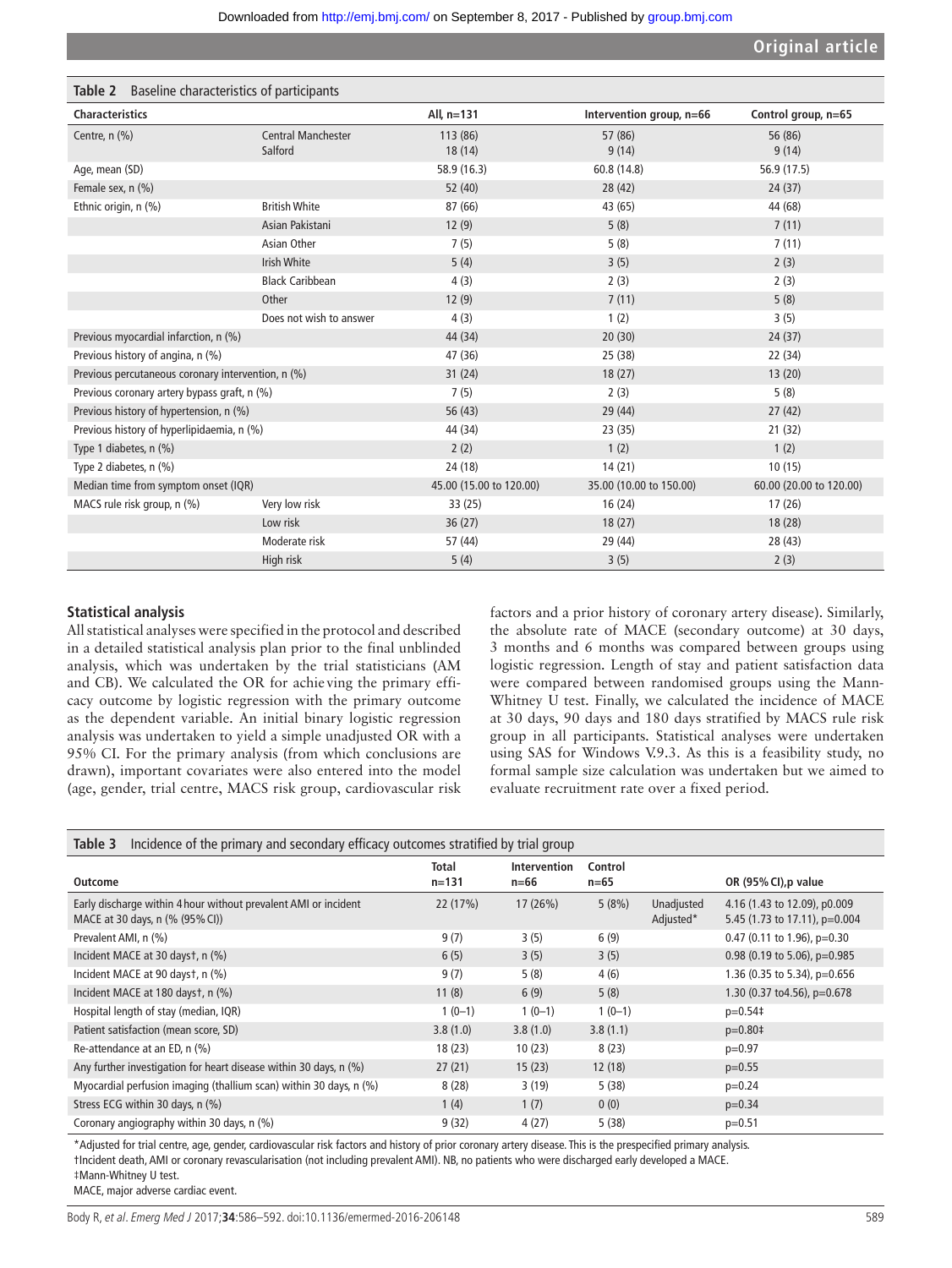# **Original article**

### **Results**

Of 283 patients screened, 138 were eligible and included between 29 October 2013 and 24 January 2014 (Manchester) and between 24 July 2014 and 10 October 2014 (Salford). [Figure](#page-2-0) 1 shows a participant flow diagram detailing the patients screened, eligible, included, randomised and followed up. Baseline characteristics of participants are shown in [table](#page-3-0) 2.

## **Feasibility outcomes**

Of the 138 included patients, 131 (95%) were randomised and included in the analysis. The data were 100.0% complete for all randomised patients with regard to the variables incorporated in the MACS rule, patient symptoms, history, physical examination, clinician gestalt, disposition from the ED and follow-up for clinical events after 30 days. All patients had sufficient follow-up data for evaluation of the primary outcome at 30 days. A total of 119 (91%) patients completed the patient satisfaction questionnaire after 30 days and there were no significant differences in patient satisfaction between the groups [\(table](#page-3-1) 3 and online [supplementary table 1](https://dx.doi.org/10.1136/emermed-2016-206148)). At 6 months, 107 (82%) patients had completed follow-up.

# **Primary efficacy outcome**

In total, 17 (26%) patients in the intervention group met the primary outcome of successful discharge from the ED within 4 hours without MACE after 30 days compared with 5 (8%) patients in the control group. This yielded an unadjusted OR of 4.16 (95% CI 4.16 to 12.09, p=0.009) and an adjusted OR of 5.45 (95% CI 1.73 to 17.11, p=0.004), indicating that a significantly greater proportion of patients in the intervention group achieved the primary outcome. None of the patients in either group who were discharged within 4hours had a diagnosis of AMI or incident MACE within 30 days. Thus, in the intervention group, 0 (0.0%, 95%CI 0% to 20.0%) patients who were discharged from the ED developed MACE within 30 days.

In the intervention group, 16 (24.2%) patients had been identified as being at 'very low risk' by the MACS rule, of whom 12 (75.0%) were actually discharged within 4hours of arrival. One patient in the 'very low risk' group was discharged directly from the ED but did not meet the primary outcome as the time of discharge was recorded as being 4.4hours after arrival. Of the three remaining 'very low risk' patients in the intervention group who were not discharged within 4hours, in two cases this was caused by a delay to obtaining H-FABP results from the laboratory (both patients were sent to in patient areas to await results). In the remaining case, the patient had been discharged home within 4hours of arrival but an electronic hospital system had recorded the disposition as the ED observation ward rather than 'home'. While this appears to have been an administrative error, we made a conservative assumption that the patient had not been discharged directly from the ED and therefore did not meet the primary outcome.

Five (7.6%) patients in the intervention group were discharged from the ED despite not being in the 'very low risk' group, three of whom were 'low risk' and two of whom were 'moderate risk' according to the MACS rule. All of these patients had presented late (>12 hour) after symptom onset. While this remains entirely in accordance with acceptable practice during the study period, we ran a conservative sensitivity analysis considering that patients in the intervention group who were discharged early despite not being in the 'very low' risk group did not meet the primary outcome. With this

<span id="page-4-0"></span>**Table 4** Incidence of MACE stratified by MACS rule risk group in all patients

|                                          | <b>Very low</b><br>risk | Low<br>risk | Moderate<br>risk | High<br>risk |
|------------------------------------------|-------------------------|-------------|------------------|--------------|
| Total number of patients (%) in<br>group | 33 (25.2)               | 36(27.5)    | 57(43.5)         | 5(3.8)       |
| MACE at 30 days, n (%)                   | 0(0)                    | 0(0)        | 4(7)             | 2(40)        |
| MACE at 90 days, n (%)                   | 0(0)                    | 1(3)        | 6(11)            | 2(40)        |
| MACE at 180 days, n (%)                  | 0(0)                    | 1(4)        | 8(18)            | 2(40)        |
|                                          |                         |             |                  |              |

MACE, major adverse cardiac event; MACS, Manchester Acute Coronary Syndromes.

assumption, the proportion of patients meeting the primary outcome of successful discharge remained significantly higher in the intervention group (12 (18%) vs 2 (3%), OR 7.0, 95%CI 1.5 to 32.7, p=0.013).

#### **Secondary efficacy outcomes**

Noting the important fact that no formal power calculation had been conducted and that this pilot trial included a relatively small number of patients, we did not detect any significant differences in the incidence of MACE at 30 days (5% vs 5%,  $p=0.985$ ), 3 months (8% vs 6%,  $p=0.656$ ) or 6 months (9% vs 8%, p=0.678) between groups [\(table](#page-3-1) 3). Similarly, we did not detect any apparent differences in length of hospital stay, ED re-attendance or further investigation for coronary artery disease (summarised in [table](#page-3-1) 3). The incidence of MACE stratified by MACS rule risk group among all patients is shown in [Table](#page-4-0) 4. Among patients in the MACS rule 'very low risk group', the mean length of stay was 2.0hours (SD 6.9hours) in the intervention group versus 10.5hours (SD 12.3hours) in the control group (see online [supplementary table 2](https://dx.doi.org/10.1136/emermed-2016-206148)).

#### **Discussion**

A number of our findings tend to suggest that a larger multicentre RCT will be feasible. For example, this study has demonstrated that a satisfactory proportion of patients proceeded to randomisation (95%) and completed 30-day follow-up for evaluation of the primary outcome (100%). We observed no missing data for important variables. The recruitment rate at the Manchester site (120 participants in 12 weeks) met the prespecified expected rate of 10 participants per week. We have, however, detected issues that will need to be addressed to optimise delivery of such a trial. The recruitment rate at the Salford site was much slower than anticipated (18 participants in 11 weeks or 1.6 participants per week). The reasons for this discrepancy will be explored through qualitative analyses that will be presented separately.

In this pilot trial, we also found that the use of the MACS rule in real-life clinical settings led to a significant reduction in unnecessary hospital admissions. Over one quarter (26%) of patients in the intervention group were successfully discharged without a missed AMI or incident MACE within 30 days, compared with 8% in the control group, which was highly statistically significant ( $p=0.004$ ).

The detection of a significant increase in the proportion of patients successfully discharged within 4hours of arrival in the ED, however, is unlikely to be sufficient to change practice. Clinicians are likely to require robust evidence that the incidence of MACE is sufficiently low in discharged patients to change their practice. In this pilot trial, the upper bound of the 95%CI for the incidence of MACE among discharged patients in this trial was as high as 20%. A larger trial is therefore still required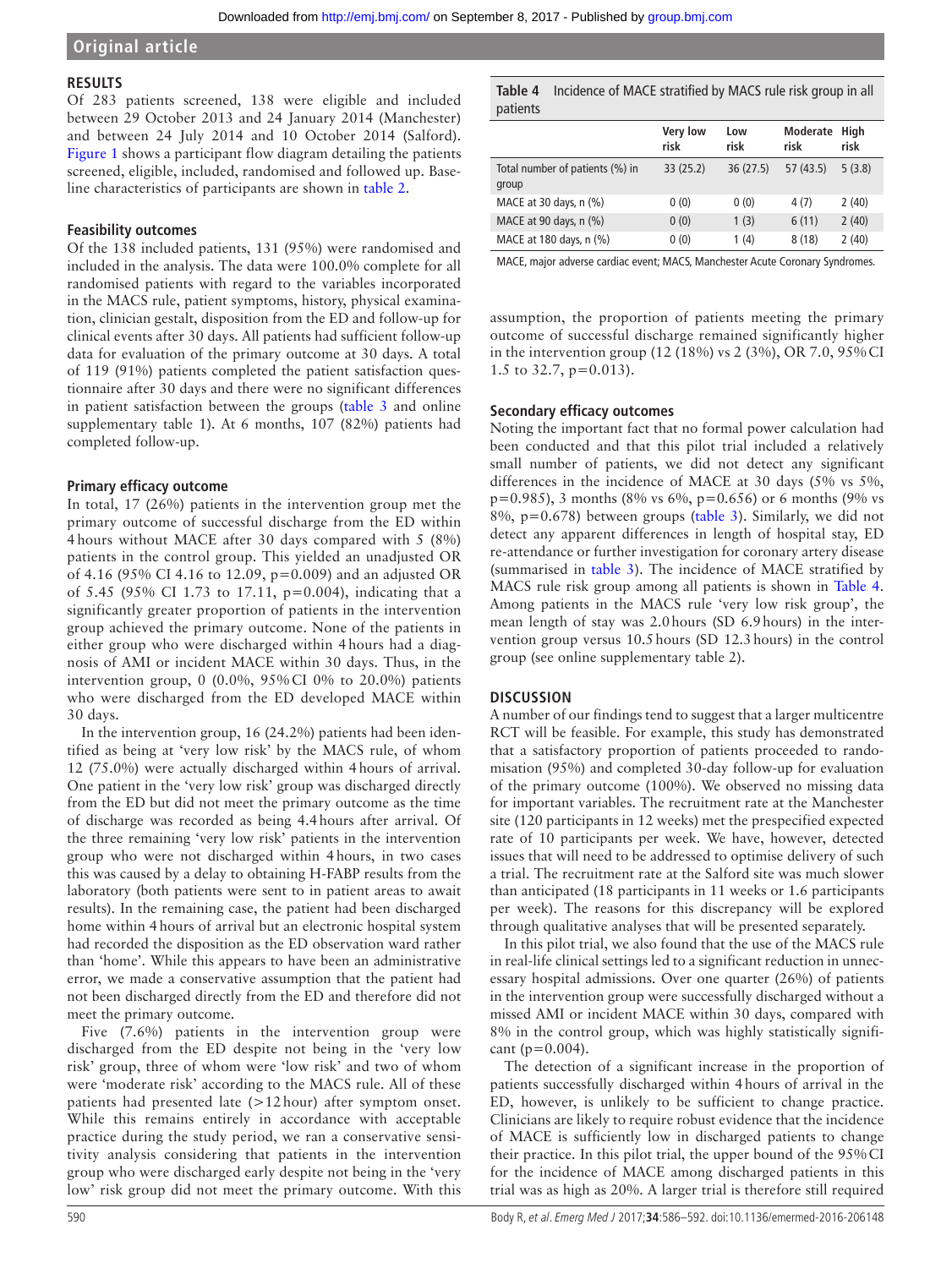to obtain a more precise estimate of the incidence of MACE among patients who are discharged early.

#### **Limitations**

Aside from the requirement for a larger study, it is important to note that the MACS rule has to date been validated with one troponin assay (hs-cTnT) and incorporates H-FABP, which is not currently used in routine clinical practice. There remains a need for published validation of MACS with different troponin assays. Evaluation of the recently refined 'troponin-only MACS rule', which does not require H-FABP measurement, is also still required[.10](#page-6-4)

#### **Future directions**

In this rapidly changing field, it is now prudent to consider the appropriate comparator for a definitive RCT of the MACS rule. In our study, standard care included cardiac troponin testing 12hours after symptom onset, whereas new national recommendations allow for AMI to be 'ruled out' with two blood tests taken 3 hours apart, regardless of the time from symptom onset.<sup>[11](#page-6-5)</sup> As there is a 4-hour process target in the UK, it is unlikely that use of this comparator would lead to different results than we observed. However, there are also emerging alternatives to the MACS rule that could 'rule out' ACS in some patients with a single blood test. The HEART score (History, ECG, Age, Risk Factors, Troponin), for example, uses elements of the patient's history, ECG findings, age, risk factors for coronary artery disease and initial coronary artery disease to identify a group of patients that could be immediately discharged.<sup>12</sup> AMI could potentially also be 'ruled out' in patients with hs-cTnT concentrations below the limit of detection of the assay and no ECG ischaemia.[13–16](#page-6-7) Other tools, such as the Emergency Department Assessment of Chest Pain Score (ED-ACS) or bespoke algorithms to rule out AMI with hs-cTnT testing alone, could be used to discharge more patients following serial troponin testing after 1 to 2 hours.<sup>17 18</sup> Some of these alternatives have already been evaluated in RCTs. Two-hour troponin sampling used alongside the thrombolysis in myocardial infarction risk score has been shown to increase the proportion of patients discharged from the ED within 6 hours compared with standard care.<sup>[19](#page-6-9)</sup> A subsequent trial showed that use of the ED-ACS score could achieve a similar proportion of early discharges.[17](#page-6-8) Three-hour troponin sampling used alongside the HEART score has also been shown to increase the proportion of early discharges in a trial from the  $USA.<sup>20</sup>$ 

With several potential comparators, it seems prudent to undertake direct comparisons of the diagnostic accuracy of alternative strategies, which may be most efficiently achieved through observational studies. The findings of such head-to-head comparisons would then inform the design of future large trials.

A RCT remains important as the MACS rule may have important advantages over other strategies. For example, MACS (1) does not rely on serial blood sampling, (2) takes account of clinical information (such as the nature of a patient's symptoms and ECG findings), which clinicians are unlikely to ignore in practice, (3) risk stratifies undifferentiated patients with possible cardiac chest pain without the need for prior risk stratification (and could thus help to both 'rule in' and 'rule out' ACS) and (4) calculates the probability of ACS as a percentage. Future work could explore whether this function is informative and constructive for clinicians and whether it could be used as part of a shared decision-making approach, which has previously been shown to be effective in this patient group. $21$ 

### **Conclusions**

Based on the observed recruitment rate, randomisation, data completeness and attrition, our findings seem to support the feasibility of a large trial comparing the MACS rule to standard care, although recruitment rate was suboptimal at one of our two trial sites. In this pilot trial, the use of the MACS decision rule also led to a greater proportion of patients being successfully discharged from the ED within 4hours of arrival. However, a larger trial is still required to provide more precise estimates of safety outcomes.

**Acknowledgements** We gratefully acknowledge the expert input of the Trial Steering Committee (including Professor Steve Goodacre (chair), Professor Jonathan Benger, Professor Graham Dunn and three lay representatives: Alec Turner, Pat Turner and John Butterfill). We also acknowledge the support of Glasgow Clinical Trials Unit, the Manchester Academic Health Science Centre, the Manchester National Institute for Health Research (NIHR) Clinical Research Facility, the National Institute for Health Research Clinical Research Network and all of the staff in the EDs and Biochemistry Departments at Manchester Royal Infirmary and Stepping Hill Hospital who assisted with this work. We also acknowledge the support of the NIHR, (UK), which funded Richard Body through a postdoctoral research fellowship during this work.

**Contributors** All authors have contributed to this work and meet the ICMJE criteria for authorship.

**Funding** This trial was funded by the National Institute for Health Research via a postdoctoral fellowship grant (reference PDF-2012-05-193) awarded to Richard Body.The trial was sponsored by Central Manchester University Hospitals NHS Foundation Trust. Except for the sponsors providing the required monitoring and governance checks, the sponsors and funders of this work played no role in the design and conduct of the study; the data collection; analysis; decision to publish; or preparation of the manuscript.

**Disclaimer** This article/paper/report presents independent research funded by NIHR. The views expressed are those of the authors and not necessarily those of the NHS, the NIHR or the Department of Health.

**Competing interests** RB has previously undertaken research involving donation of reagents without charge by Roche, Abbott, Alere, Siemens and Randox. His institution has received remuneration for research funded and/or sponsored by Roche, Abbott Point of Care, FABPulous BV, Abbott Laboratories, Portola, Novartis, Shire and Boehringer Ingelheim. He has accepted the provision of economy class travel and accommodation to present findings unrelated to this work at two Rochesponsored conferences and at a scientific session sponsored by Randox.

**Provenance and peer review** Not commissioned; externally peer reviewed.

**Data sharing statement** For queries relating to the trial protocol and for additional data from this study, please contact the corresponding author, Richard Body.

**Open Access** This is an Open Access article distributed in accordance with the terms of the Creative Commons Attribution (CC BY 4.0) license, which permits others to distribute, remix, adapt and build upon this work, for commercial use, provided the original work is properly cited. See:<http://creativecommons.org/licenses/by/4.0/>

© Article author(s) (or their employer(s) unless otherwise stated in the text of the article) 2017. All rights reserved. No commercial use is permitted unless otherwise expressly granted.

#### **References**

- <span id="page-5-0"></span>1 Body R, Carley S, McDowell G, et al. The Manchester Acute Coronary Syndromes (MACS) decision rule for suspected cardiac chest pain: derivation and external validation. [Heart](http://dx.doi.org/10.1136/heartjnl-2014-305564) 2014;100:1462-8.
- <span id="page-5-3"></span>2 Body R, Burrows G, Carley S, et al. The Manchester cute oronary yndromes (MACS) decision rule: validation with a new automated assay for heart-type fatty acid binding protein. [Emerg Med J](http://dx.doi.org/10.1136/emermed-2014-204235) 2016;33:77–80.
- 3 Carlton E, Body R, Greaves K. External validation of the Manchester Acute Coronary Syndromes decision rule. [Acad Emerg Med](http://dx.doi.org/10.1111/acem.12860) 2016;23:136–43.
- <span id="page-5-1"></span>4 Fitzgerald P, Goodacre SW, Cross E, et al. Cost-effectiveness of point-of-care biomarker assessment for suspected myocardial infarction: the randomized assessment of treatment using panel assay of cardiac markers (RATPAC) trial. Acad [Emerg Med](http://dx.doi.org/10.1111/j.1553-2712.2011.01068.x) 2011;18:488–95.
- <span id="page-5-2"></span>5 Anderson JL, Adams CD, Antman EM, et al. American College of Cardiology, American Heart Association Task Force on Practice Guidelines (Writing Committee to Revise the 2002 Guidelines for the Management of Patients With Unstable Angina/Non-ST-Elevation Myocardial Infarction), American College of Emergency Physicians, Society for Cardiovascular Angiography and Interventions, Society of Thoracic Surgeons,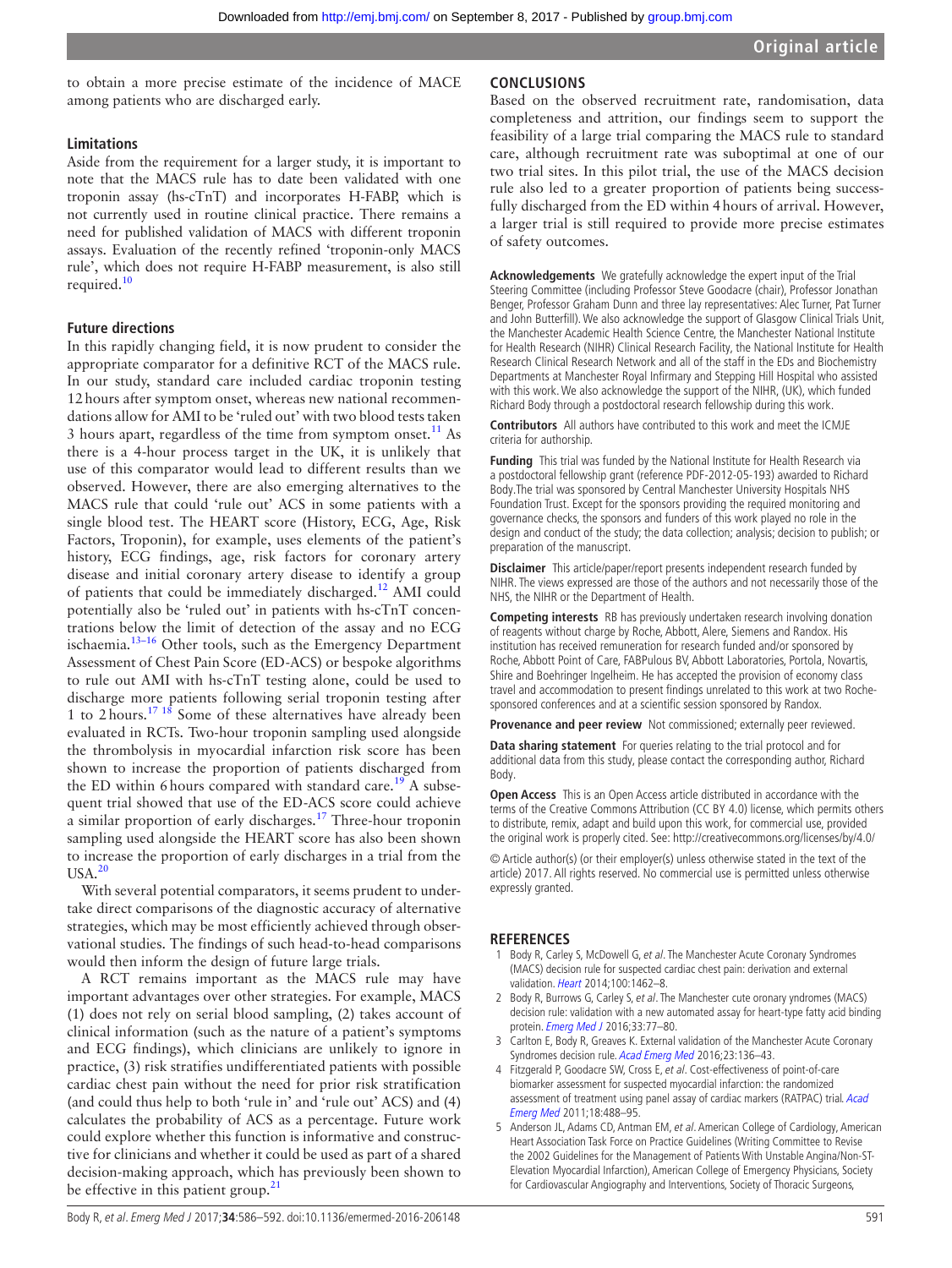# **Original article**

American Association of Cardiovascular and Pulmonary Rehabilitation, Society for Academic Emergency Medicine. ACC/AHA 2007 guidelines for the management of patients with unstable angina/non-ST-Elevation myocardial infarction: a report of the American college of cardiology/American heart association task force on practice guidelines (Writing committee to revise the 2002 guidelines for the management of patients with unstable angina/Non-ST-Elevation myocardial infarction) developed in collaboration with the american college of emergency physicians, the society for cardiovascular angiography and interventions, and the society of thoracic surgeons endorsed by the american association of cardiovascular and pulmonary rehabilitation and the society for academic emergency medicine. [J Am Coll Cardiol](http://dx.doi.org/10.1016/j.jacc.2007.02.013) 2007;50:e1–157.

- <span id="page-6-0"></span>6 National Clinical Guideline Centre for Acute and Chronic Conditions. Chest pain of recent onset: nice guideline. 2010.
- <span id="page-6-1"></span>Thygesen K, Alpert JS, Jaffe AS, et al; Joint ESC/ACCF/AHA/WHF Task Force for Universal Definition of Myocardial Infarction, Authors/Task Force Members Chairpersons, Biomarker Subcommittee, ECG Subcommittee, Imaging Subcommittee, Classification Subcommittee, Intervention Subcommittee, Trials & Registries Subcommittee, ESC Committee for Practice Guidelines (CPG), Document Reviewers. Third universal definition of myocardial infarction. [J Am Coll Cardiol](http://dx.doi.org/10.1016/j.jacc.2012.08.001) 2012;60:1581–98.
- <span id="page-6-2"></span>8 Mueller M, Biener M, Vafaie M, et al. Absolute and relative kinetic changes of high-sensitivity cardiac troponin T in acute coronary syndrome and in patients with increased troponin in the absence of acute coronary syndrome. [Clin Chem](http://dx.doi.org/10.1373/clinchem.2011.171827) 2012;58:209–18.
- <span id="page-6-3"></span>9 Goodacre SW, Bradburn M, Cross E, et al; RATPAC Research Team. The Randomised Assessment of Treatment using Panel Assay of Cardiac Markers (RATPAC) trial: a randomised controlled trial of point-of-care cardiac markers in the emergency department. [Heart](http://dx.doi.org/10.1136/hrt.2010.203166) 2011;97:190–6.
- <span id="page-6-4"></span>10 Body R, Carlton E, Sperrin M, et al. Troponin-only Manchester Acute Coronary Syndromes (T-MACS) decision aid: single biomarker re-derivation and external validation in three cohorts. [Emerg Med J](http://dx.doi.org/10.1136/emermed-2016-205983) 2016. emermed–2016–205983.
- <span id="page-6-5"></span>11 NICE diagnostics guidance DG15. Myocardial infarction (acute): Early rule out using high-sensitivity troponin tests 2014.<https://www.nice.org.uk/guidance/dg15> (Accessed 13 Feb 2015).
- <span id="page-6-6"></span>12 Backus BE, Six AJ, Kelder JC, et al. Chest pain in the emergency room: a multicenter validation of the HEART score. [Crit Pathw Cardiol](http://dx.doi.org/10.1097/HPC.0b013e3181ec36d8) 2010;9:164-9.
- <span id="page-6-7"></span>13 Body R, Carley S, McDowell G, et al. Rapid exclusion of acute myocardial infarction in patients with undetectable troponin using a high-sensitivity assay. [J Am Coll Cardiol](http://dx.doi.org/10.1016/j.jacc.2011.06.026) 2011;58:1332–9.
- 14 Body R, Burrows G, Carley S, et al. High-sensitivity cardiac troponin t concentrations below the limit of detection to exclude acute myocardial infarction: a prospective evaluation. [Clin Chem](http://dx.doi.org/10.1373/clinchem.2014.231530) 2015:61:983-9.
- 15 Shah AS, Anand A, Sandoval Y, et al; High-STEACS investigators. High-sensitivity cardiac troponin I at presentation in patients with suspected acute coronary syndrome: a cohort study. [Lancet](http://dx.doi.org/10.1016/S0140-6736(15)00391-8) 2015;386:2481-8.
- 16 Bandstein N, Ljung R, Johansson M, et al. Undetectable high-sensitivity cardiac troponin T level in the emergency department and risk of myocardial infarction. JAm [Coll Cardiol](http://dx.doi.org/10.1016/j.jacc.2014.03.017) 2014;63:2569–78.
- <span id="page-6-8"></span>17 Than MP, Pickering JW, Aldous SJ, et al. Effectiveness of EDACS versus ADAPT accelerated diagnostic pathways for chest pain: a pragmatic randomized controlled trial embedded within practice. [Ann Emerg Med](http://dx.doi.org/10.1016/j.annemergmed.2016.01.001) 2016;68:e1:93–102.
- 18 Flaws D, Than M, Scheuermeyer FX, et al. External validation of the emergency department assessment of chest pain score accelerated diagnostic pathway (EDACS-ADP). [Emerg Med J](http://dx.doi.org/10.1136/emermed-2015-205028) 2016;33:618–25.
- <span id="page-6-9"></span>19 Than M, Cullen L, Aldous S, et al. 2-Hour accelerated diagnostic protocol to assess patients with chest pain symptoms using contemporary troponins as the only biomarker: the ADAPT trial. [J Am Coll Cardiol](http://dx.doi.org/10.1016/j.jacc.2012.02.035) 2012;59:2091-8.
- <span id="page-6-10"></span>20 Mahler SA, Hiestand BC, Goff DC, et al. Can the HEART score safely reduce stress testing and cardiac imaging in patients at low risk for major adverse cardiac events? [Crit Pathw Cardiol](http://dx.doi.org/10.1097/HPC.0b013e3182315a85) 2011;10:128–33.
- <span id="page-6-11"></span>21 Hess EP, Knoedler MA, Shah ND, et al. The chest pain choice decision aid: a randomized trial. [Circ Cardiovasc Qual Outcomes](http://dx.doi.org/10.1161/CIRCOUTCOMES.111.964791) 2012;5:251–9.